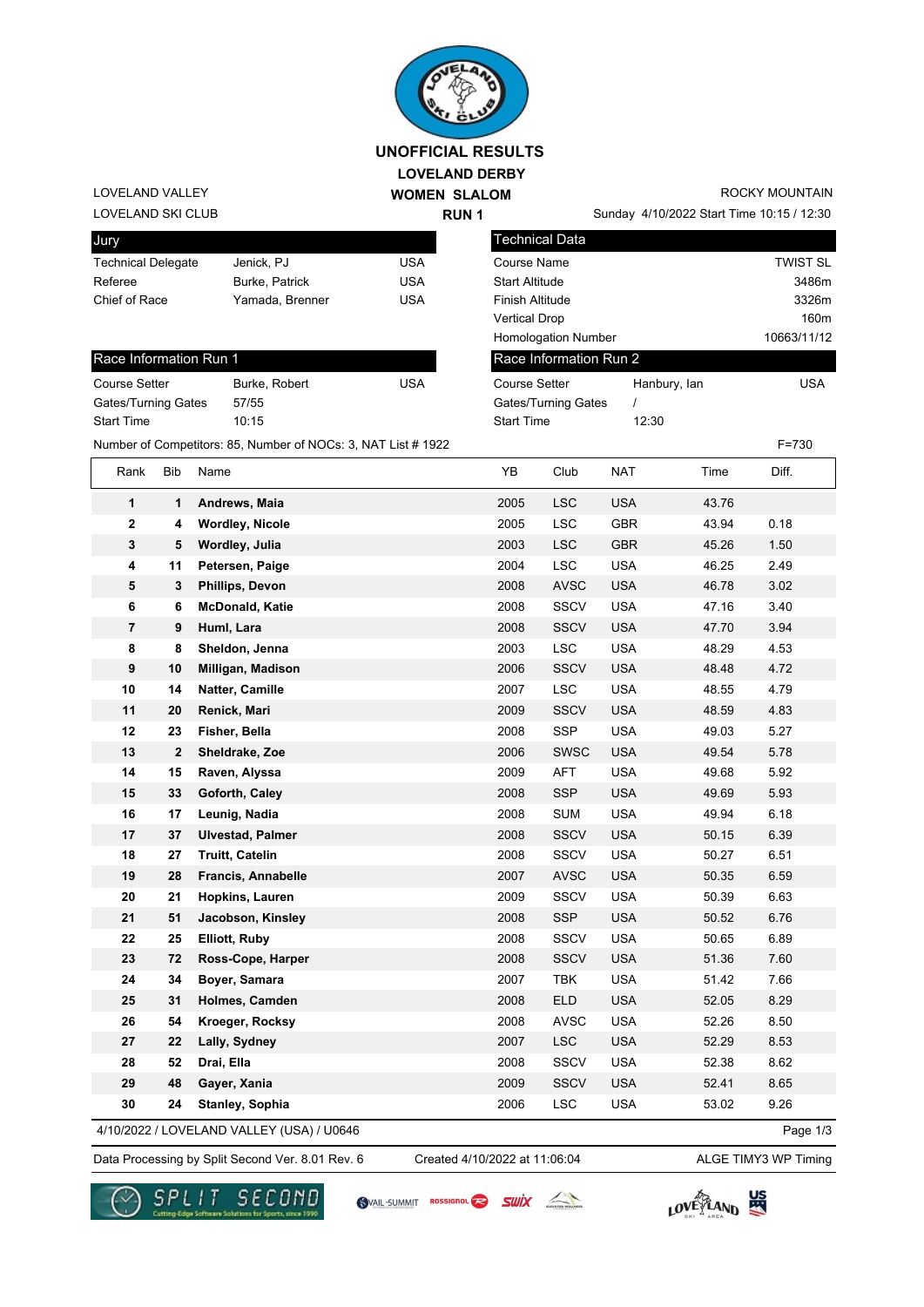## **LOVELAND DERBY UNOFFICIAL RESULTS**

**WOMEN SLALOM** 

LOVELAND SKI CLUB LOVELAND VALLEY

Sunday 4/10/2022 Start Time 10:15 / 12:30

| LOVELAND SKI CLUB |     |                            | <b>RUN1</b> |              |            | Sunday 4/10/2022 Start Time 10:15 / 12:30 |       |
|-------------------|-----|----------------------------|-------------|--------------|------------|-------------------------------------------|-------|
| Rank              | Bib | Name                       | YΒ          | Club         | <b>NAT</b> | Time                                      | Diff. |
| 31                | 13  | <b>Bellatty, Emma</b>      | 2006        | <b>WPK</b>   | <b>USA</b> | 53.03                                     | 9.27  |
| 32                | 29  | Riggs, Rylie               | 2007        | <b>WPK</b>   | <b>USA</b> | 53.21                                     | 9.45  |
| 33                | 45  | Zurbay, Anabelle           | 2008        | <b>SSCV</b>  | <b>USA</b> | 53.44                                     | 9.68  |
|                   | 19  | Demino, Ruthie             | 2007        | <b>SUM</b>   | <b>USA</b> | 53.44                                     | 9.68  |
| 35                | 35  | Edelmann, Jolene           | 2006        | <b>SSCV</b>  | <b>USA</b> | 53.81                                     | 10.05 |
| 36                | 41  | Stoyanova, Kristiana       | 2007        | <b>IND</b>   | <b>USA</b> | 53.93                                     | 10.17 |
| 37                | 46  | Thayer, Makena             | 2008        | <b>SSCV</b>  | <b>USA</b> | 54.04                                     | 10.28 |
| 38                | 84  | Broggi, Naia               | 2009        | SSP          | <b>USA</b> | 54.50                                     | 10.74 |
| 39                | 61  | Riley, Martina             | 2008        | <b>SUM</b>   | <b>USA</b> | 54.57                                     | 10.81 |
| 40                | 44  | Cohn, Gracie               | 2008        | SSCV         | <b>USA</b> | 54.79                                     | 11.03 |
| 41                | 57  | Kuehl, Linnae              | 2008        | <b>FAST</b>  | <b>USA</b> | 55.11                                     | 11.35 |
| 42                | 59  | Voas, Sawyer               | 2008        | <b>LSC</b>   | <b>USA</b> | 55.13                                     | 11.37 |
| 43                | 43  | Novak, Lucy                | 2008        | <b>LSC</b>   | <b>USA</b> | 55.19                                     | 11.43 |
| 44                | 30  | Eaton, Emme                | 2007        | <b>SSCV</b>  | <b>USA</b> | 55.27                                     | 11.51 |
| 45                | 64  | Cross, Mackenzie           | 2008        | <b>SUM</b>   | <b>USA</b> | 55.32                                     | 11.56 |
| 46                | 32  | Ramsey, Gwen               | 2004        | <b>CLD</b>   | <b>USA</b> | 55.45                                     | 11.69 |
| 47                | 49  | Demino, Eden               | 2009        | <b>SUM</b>   | <b>USA</b> | 55.47                                     | 11.71 |
| 48                | 26  | Fall-Lakatos, Jane         | 2007        | <b>PRT</b>   | <b>USA</b> | 55.84                                     | 12.08 |
| 49                | 74  | Regan, Ryleigh             | 2008        | <b>PRC</b>   | <b>USA</b> | 56.24                                     | 12.48 |
| 50                | 70  | Shrestha, Rewani           | 2008        | <b>SSP</b>   | <b>USA</b> | 57.90                                     | 14.14 |
|                   | 60  | Jackson, Claire            | 2008        | <b>SUM</b>   | <b>USA</b> | 57.90                                     | 14.14 |
| 52                | 85  | Chadbourne, Anya           | 2009        | <b>SSCV</b>  | <b>USA</b> | 58.35                                     | 14.59 |
| 53                | 76  | Barker, Haylee             | 2009        | <b>SSCV</b>  | <b>USA</b> | 58.51                                     | 14.75 |
| 54                | 47  | Eissinger, Ava             | 2007        | <b>ELD</b>   | <b>USA</b> | 58.69                                     | 14.93 |
| 55                | 53  | Potvin, Lorraine           | 2006        | <b>SWSC</b>  | <b>USA</b> | 58.98                                     | 15.22 |
| 56                | 71  | <b>Gustafson, Margaret</b> | 2009        | SSCV         | <b>USA</b> | 59.44                                     | 15.68 |
| 57                | 75  | <b>Ettlinger, Siena</b>    | 2009        | <b>AVSC</b>  | <b>USA</b> | 59.59                                     | 15.83 |
| 58                | 66  | Miller, Jordyn             | 2008        | <b>AVSC</b>  | <b>USA</b> | 59.71                                     | 15.95 |
| 59                | 55  | Groenendaal, Lilian        | 2007        | <b>ELD</b>   | <b>USA</b> | 1:00.00                                   | 16.24 |
| 60                | 40  | Slivka, Rowynn             | 2005        | <b>CLD</b>   | <b>USA</b> | 1:00.25                                   | 16.49 |
| 61                | 80  | Nelson. Zoe                | 2008        | <b>SUM</b>   | <b>USA</b> | 1:00.48                                   | 16.72 |
| 62                | 78  | Heid, Jessica              | 2009        | <b>WPK</b>   | <b>USA</b> | 1:00.62                                   | 16.86 |
| 63                | 68  | <b>Bellatty, Margaret</b>  | 2008        | <b>WPK</b>   | <b>USA</b> | 1:00.75                                   | 16.99 |
| 64                | 56  | Budman, Mckenzie           | 2009        | <b>SUM</b>   | <b>USA</b> | 1:01.20                                   | 17.44 |
| 65                | 16  | Pilarowski, Lydia          | 2008        | <b>SUM</b>   | <b>USA</b> | 1:01.21                                   | 17.45 |
| 66                | 79  | Zatorski, Kaitlin          | 2008        | <b>CBMST</b> | <b>USA</b> | 1:02.25                                   | 18.49 |
| 67                | 58  | Cirne, Bianca              | 2007        | <b>ELD</b>   | <b>USA</b> | 1:04.18                                   | 20.42 |
| 68                | 50  | <b>Burke, Cambree</b>      | 2006        | <b>WPK</b>   | <b>USA</b> | 1:04.49                                   | 20.73 |
| 69                | 62  | Campbell, Victoria         | 2007        | <b>TBK</b>   | <b>USA</b> | 1:04.52                                   | 20.76 |
| 70                | 77  | <b>Stanton, Liberty</b>    | 2009        | <b>SSCV</b>  |            | 1:05.05                                   | 21.29 |
| 71                | 81  | <b>Stec, Caroline</b>      | 2008        | <b>SUM</b>   | <b>USA</b> | 1:05.06                                   | 21.30 |
| 72                | 83  | <b>Adriaanse, Marloes</b>  | 2009        | <b>WPK</b>   | <b>USA</b> | 1:05.73                                   | 21.97 |
| 73                | 69  | Churchley, Layla           | 2009        | <b>SSP</b>   | <b>USA</b> | 1:06.85                                   | 23.09 |
| 74                | 65  | Commerford, Emma           | 2007        | <b>CBMST</b> | <b>USA</b> | 1:13.73                                   | 29.97 |
| 75                | 67  | Babnic, Ema                | 2007        | <b>PRC</b>   | <b>USA</b> | 1:31.18                                   | 47.42 |

## 4/10/2022 / LOVELAND VALLEY (USA) / U0646

Page 2/3

Data Processing by Split Second Ver. 8.01 Rev. 6 Created 4/10/2022 at 11:06:04 ALGE TIMY3 WP Timing

Created 4/10/2022 at 11:06:04